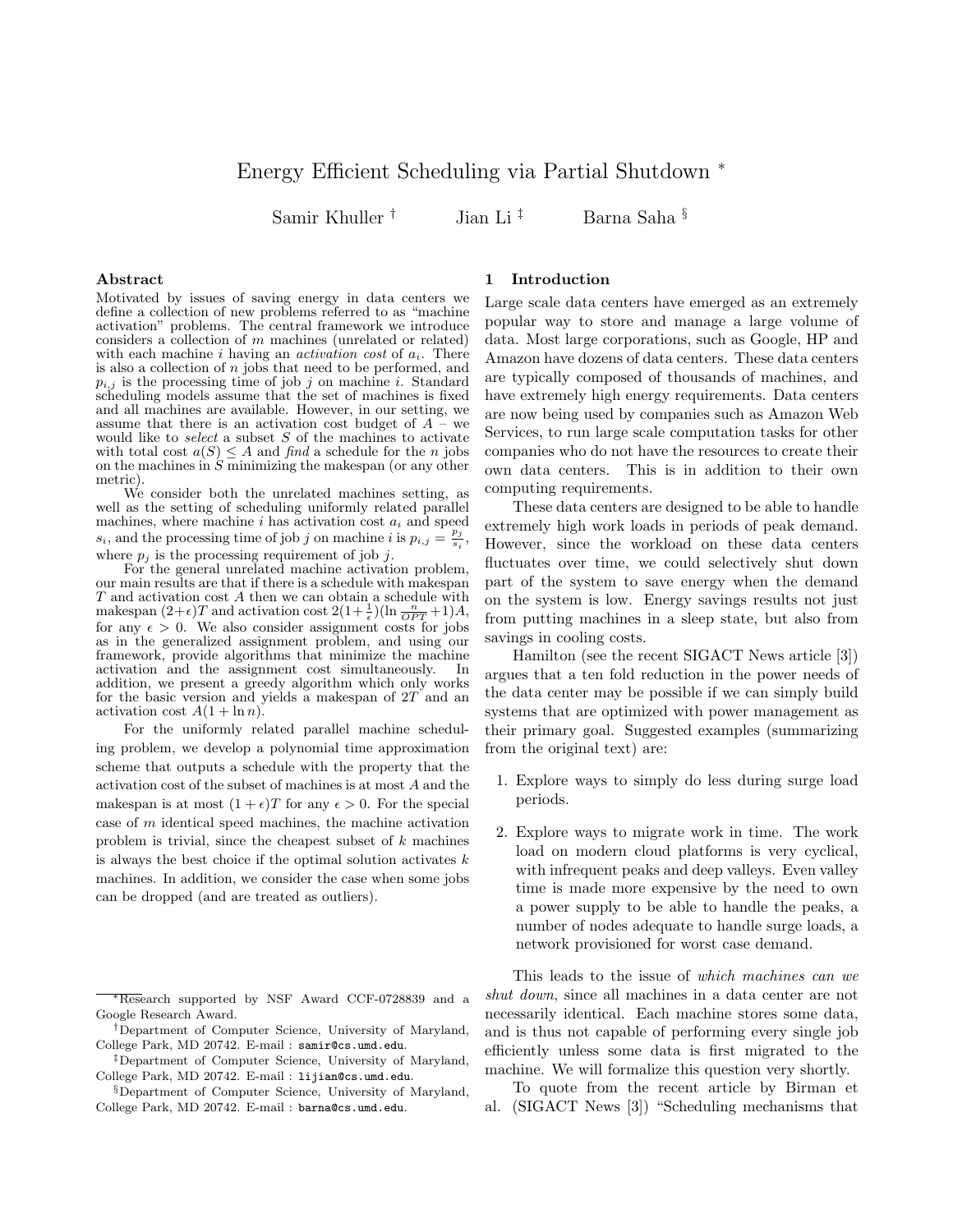assign tasks to machines, but more broadly, play the role of provisioning the data center as a whole. As we'll see below, this aspect of cloud computing is of growing importance because of its organic connection to power consumption: both to spin disks, and run machines, but also because active machines produce heat and demand cooling. Scheduling, it turns out, comes down to deciding how to spend money."

Data is replicated on storage systems for both load balancing during peak demand periods, as well as for fault tolerance. Typically many jobs have to be scheduled on the machines in the data center. In many cases profile information for a set of jobs is available in advance, as well as estimates of cyclical workloads. Jobs may be I/O intensive or CPU intensive, in either case, an estimate of its processing time on each type of machine is available. Jobs that need to access specific data can be assigned to any one of the subset of machines that store the needed data. Our goal is to first select a subset of machines to activate, and then schedule the jobs on the active machines. From this aspect our problems differ from standard scheduling problems with multiple machines, where the set of active machines is the set of all machines. Here we have to decide which machines to activate and then schedule all jobs on the active machines.

The scheduling literature is vast, and one can formulate a variety of interesting questions in this model. We initiate this work by focusing our attention on perhaps one of the most widely studied machine scheduling problems since it matches the requirements of the application. We have a collection of jobs and unrelated machines, and need to decide which subset of machines to activate. The jobs can only be scheduled on active machines. This provides an additional dimension for scheduling problems that was not previously considered. This situation also makes sense when we have a certain set of computational tasks to process, a cost budget, and can purchase access to a set of machines.

One fundamental (and well studied) scheduling problem is as follows: Given a collection of  $n$  jobs, and  $m$  machines where the processing time of job j on machine i is  $p_{i,j}$ , assign all jobs to machines such that the makespan, i.e., the time when all jobs are complete, is minimized. This problem is widely referred to as unrelated parallel machine scheduling [17, 20]. If machine i does not have the data that job j needs to run, then we set  $p_{i,j} = \infty$ , otherwise the processing time  $p_{i,j}$  is some constant  $p_j$  which only depends on job  $j$ . This special case is the so-called restricted scheduling problem and known to be NPhard. However, if a schedule exists with makespan T, then the polynomial time algorithm developed by

Lenstra, Shmoys and Tardos [17] shows an elegant rounding method to find a schedule with makespan 2T. The subsequent generalization by Shmoys and Tardos [20], shows in fact that even with a cost function to map each job to a machine, if a mapping with cost  $C$ and makespan  $T$  exists, then their algorithm finds a schedule with cost C and makespan at most 2T.

Motivated by the problem of shutting down machines when the demand is low, we define the following "machine activation" problem.

Given a set  $J$  of  $n$  jobs and a set  $M$  of  $m$  machines, our goal is to activate a subset  $S$  of machines and then map each job to an active machine in  $S$ , minimizing the overall makespan. Each machine has an activation cost of  $a_i$ . The activation cost of the subset S is  $a(S)$  =  $\sum_{i\in S} a_i$ . We show that if there is a schedule with activation cost  $A$  and makespan  $T$ , then we can find a schedule with activation cost  $2(1 + \frac{1}{\epsilon})(\ln \frac{n}{OPT} + 1)A$ and makespan  $(2+\epsilon)T$  for any  $\epsilon > 0$  by the LP-rounding scheme (we call this is a  $((2 + \epsilon), 2(1 + \frac{1}{\epsilon})(\ln \frac{n}{OPT} + 1))$ approximation). We also present a greedy algorithm which gives us a  $(2, 1 + \ln n)$ -approximation. Actually, the  $\ln n$  term in the activation cost with this general formulation is unavoidable, since this problem is at least as hard to approximate as the set cover  $problem<sup>1</sup>$ , for which a  $(1 - \epsilon) \ln n$  approximation algorithm will imply that  $NP \subseteq DTIME(n^{O(\log \log n)})$  [8].

We also show that the recent PTAS developed by Epstein and Sgall [7] can be extended to the framework of machine activation problems for the case of scheduling jobs on uniformly related parallel machines. (The original PTAS by Hochbaum and Shmoys [12] is slightly more complicated than the method suggested by Epstein and Sgall [7].)

We also consider a version of the problem in which a subset of the jobs may be dropped to save energy  $(\text{recall Hamilton's point}(1))$ . In this version of the problem, each job j also has a benefit  $\pi_i$  and we need to process a subset of jobs with total benefit of at least Π. Suppose that a schedule exists with cost  $C<sub>Π</sub>$  and makespan  $T_{\Pi}$  that obtains a total benefit at least  $\Pi$ . We show that the method due to Shmoys and Tardos [20] can be extended to find a collection of jobs to perform with expected benefit at least Π and expected cost  $C_{\Pi}$ , with a makespan guaranteed to be at most  $2T_{\Pi}$  (see Appendix A). (The recent work by Gupta et al. [11] gives a clever deterministic scheme with

 $\frac{1}{1}$ This is easy to see – we can view a set cover instance as a bipartite graph connecting elements (jobs) to corresponding sets (machines). If the element belongs to a set, then the processing time of the corresponding job on the corresponding machine is 0, o.w. it is ∞. An optimal set cover solution corresponds to an optimal set of machines to activate with 0 makespan.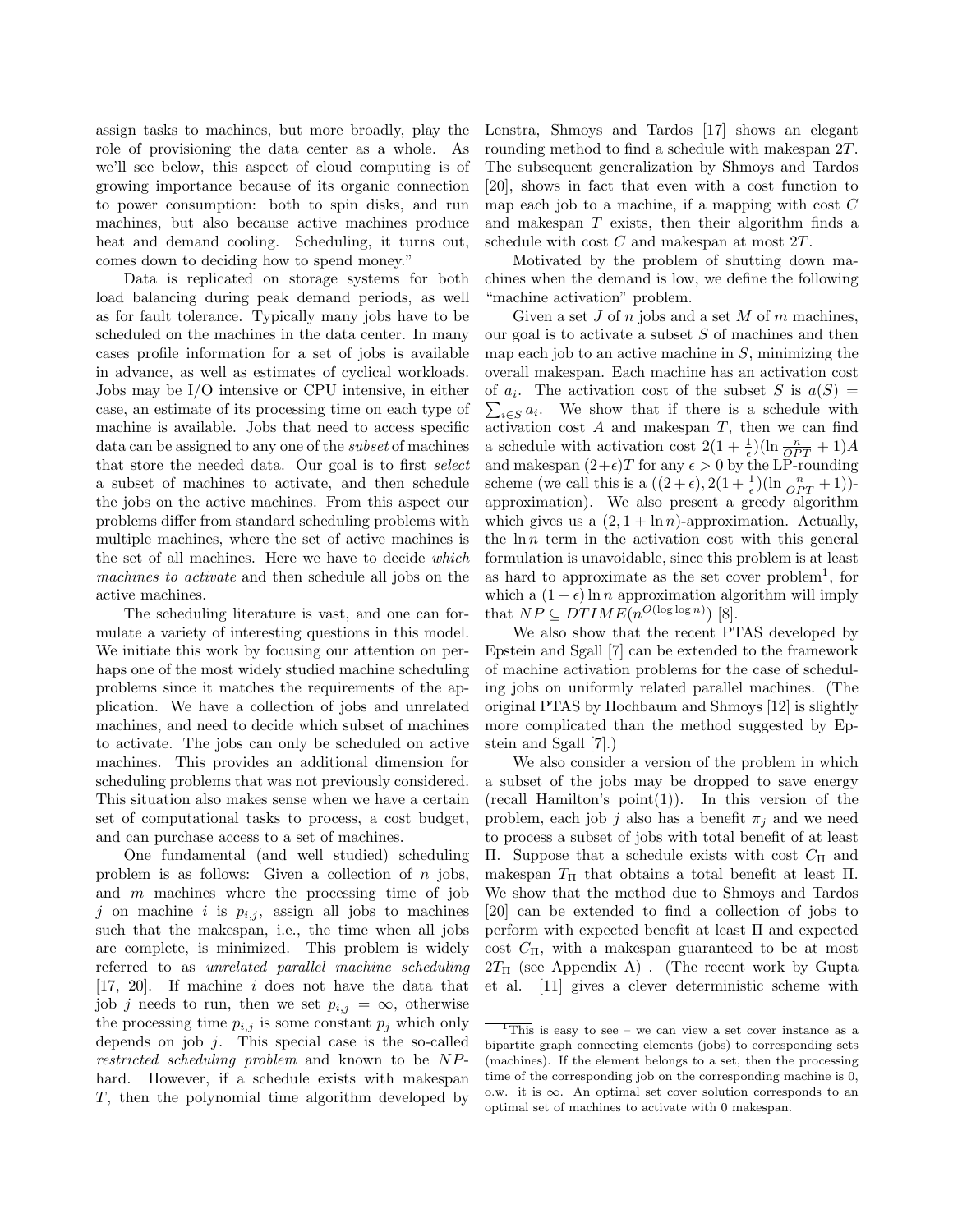makespan  $3T_{\Pi}$  and cost  $(1 + \epsilon)C_{\Pi}$  along with several other results on scheduling with outliers. This has been further improved to  $(2+\epsilon)T_{\Pi}$  and cost  $(1+\epsilon)C_{\Pi}$  in [18].)

1.1 Related Work on Scheduling Generalizations of the work by Shmoys and Tardos [20], have considered the  $L_p$  norm. Azar and Epstein [2] give a 2approximation for any  $L_p$  norm for any  $p > 1$ , and a  $\sqrt{2}$ -approximation for the  $L_2$  norm. The bounds for  $p \neq 2$  have been subsequently improved [16].

In addition, we can have release times  $r_{ij}$  associated with each job – this specifies the earliest time when job  $j$  can be started on machine *i*. Koulamas et al. [15] give a heuristic solution to this problem on uniformly related machines with a worst case approximation ratio  $\hat{f} \odot (\overline{\mathcal{L}})$ of  $O(\sqrt{m})$ .

Minimizing resource usage has been considered before. In this framework, a collection of jobs J needs to be executed – each job has a processing time  $p_i$ , a release time  $r_j$  and a deadline  $d_j$ . In the continuous setting, a job can be executed on any machine between its release time and its deadline. In the discrete setting each job has a set of intervals during which it can be executed. The goal is to minimize the number of machines that are required to perform all the jobs. For the continuous case, Chuzhoy and Codenotti [4] have recently developed a constant factor approximation, improving upon a previous algorithm given by Chuzhoy et al [5]. For the discrete version Chuzhoy and Naor [6] have shown an  $\Omega(\log \log n)$  hardness of approximation. However this framework does not model non-uniformity of machines, which is one of the key issues in data centers. In addition, non-uniformity of activation costs is not addressed in their work neither.

1.2 Related Work on Energy Minimization Augustine, Irani and Swamy [1] develop online algorithms to decide when a particular device should transition to a sleep state when multiple sleep states are available. Each sleep state has a different power consumption rate and a different transition cost. They provide deterministic online algorithms with competitive ratio arbitrarily close to optimal to decide in an online way which sleep state to enter when there is an idle period. See also the survey by Irani and Pruhs for other related work [14].

1.3 Our Contributions Our main contributions are:

• A randomized rounding method that approximates both activation cost and makespan for unrelated parallel machines. This method is based on rounding the LP solution of a certain carefully defined LP relaxation and uses ideas from work on dependent rounding [10, 16] (Section 2).

- Extensions of the above method when we have assignment costs in addition to activation costs as part of the objective function (Section 3).
- A greedy algorithm that approximates both activation cost and makespan for unrelated parallel machines and gives a  $(2, 1 + \ln n)$ -approximation (Section 4).
- Extensions of these results to the case of handling outliers using the methods from [11] as well as release times (Section 5).
- A polynomial time approximation scheme for the cost activation problem for uniformly related parallel machines extending the construction given for the version of the problem with no activation costs [7] (Section 6).
- A simple dependent rounding scheme for the partial GAP problem (Appendix A).

# 2 LP Rounding for Machine Activation on Unrelated Machines

In this section, we first provide a simple roundinging scheme with an approximation ratio of  $(O(\log n), O(\log n)).$  Then we improve it to a  $(2 + \epsilon, 2(1 + \frac{1}{\epsilon})(\ln \frac{n}{OPT} + 1))$ -approximation by a new rounding scheme. We can formulate the scheduling activation problem as an integer program. We define a variable  $y_i$  for each machine i, which is 1 if the machine is open and 0, if it is closed. For every machine-job pair, we have a variable  $x_{i,j}$ , which is 1, if job j is assigned to machine  $i$  and is 0, otherwise. In the corresponding linear programming relaxation, we relax the  $y_i$  and  $x_{i,j}$  variables to be in [0, 1]. The first set of constraints require that each job is assigned to some machine. The second set of constraints restrict the jobs to be assigned to only active machines, and the third set of constraints limit the workload on a machine. We require that  $1 \geq x_{i,j}, y_j \geq 0$  and if  $p_{i,j} > T$  then  $x_{i,j} = 0$ . The formulation is as shown below:

(2.1) 
$$
\min \sum_{i=1}^{m} a_i y_i
$$

$$
s.t. \sum_{i \in M} x_{i,j} = 1 \ \forall j \in J
$$

$$
x_{i,j} \le y_i \ \forall i \in M, j \in J
$$

$$
\sum_{j} p_{i,j} x_{i,j} \le Ty_i \ \forall i
$$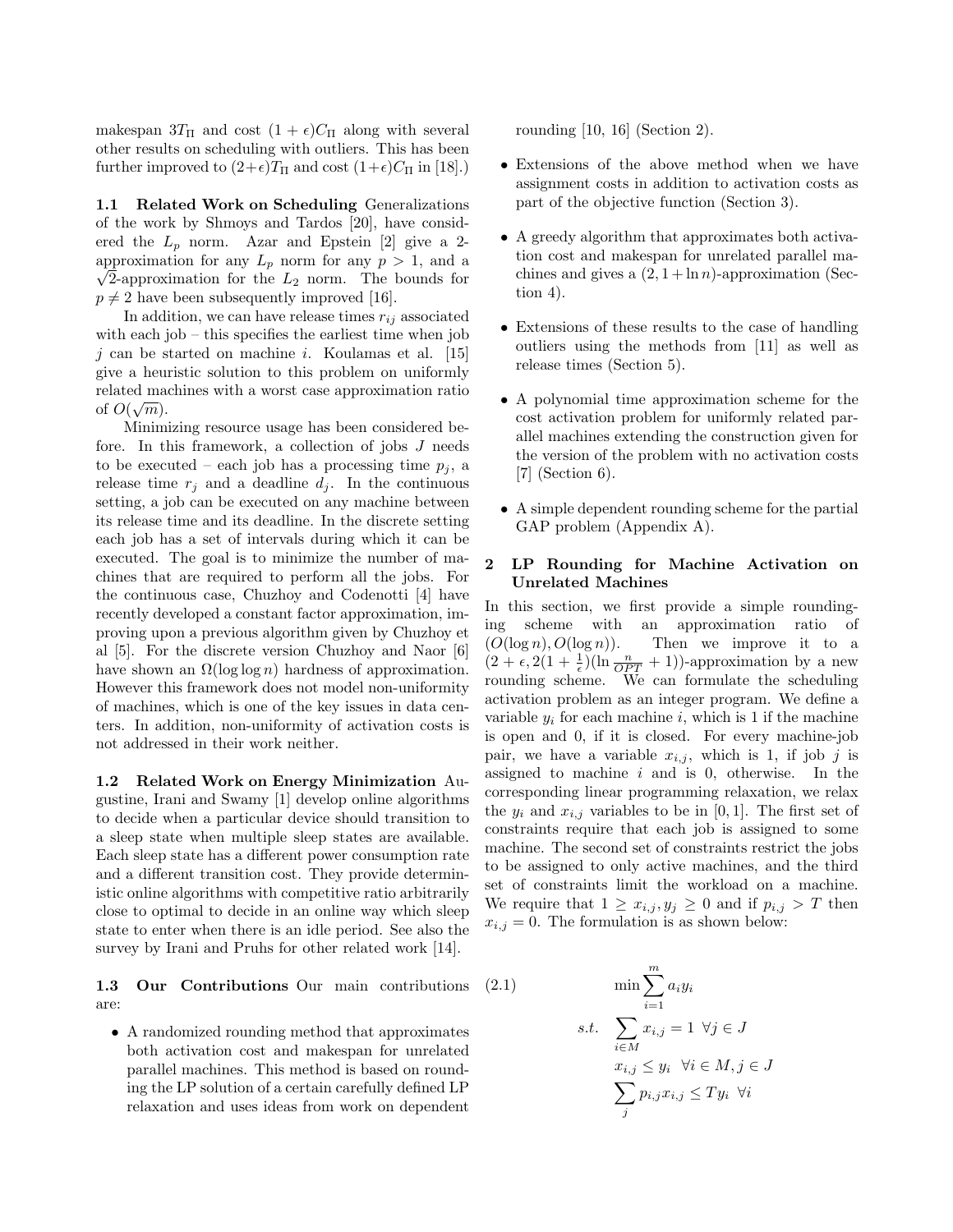Suppose an integral solution with activation cost A and makespan T exist. The LP relaxation will have cost at most A with the correct choice of T. All the bounds we show are with respect to these terms. In Section 2.2 we show that unless we relax the makespan constraint, there is a large integrality gap for this formulation.

2.1 Simple Rounding We first start with a simple rounding scheme. Let us denote the optimum LP solution by  $\bar{y}, \bar{x}$ . The rounding consists of the following four steps:

- 1. Round each  $y_i$  to 1, with probability  $\bar{y}_i$  and 0 with probability  $1 - \bar{y}_i$ . If  $y_i$  is rounded to 1, open machine i.
- 2. For each open machine  $i$ , consider the set of jobs  $j$ , that have fractional assignment  $> 0$  on machine *i*. For each such job, set  $X_{i,j} = \frac{\bar{x}_{i,j}}{\bar{y}_i}$  $\frac{\sum_{i,j}}{\bar{y}_i}$ . If  $\sum_j p_{i,j} X_{i,j}$  < T, (it is always  $\leq$  T) then uniformly increase  $X_{i,j}$ . Stop increasing any  $X_{i,j}$  that reaches 1. Stop the process, when either the total fractional makespan is T or all  $X_{i,j}$ 's are 1. If  $X_{i,j} = 1$ , assign job  $j$  to machine  $i$ . If machine  $i$  has no job fractionally assigned to it, drop machine  $i$  from further consideration. For each job  $j$  that has fractional assignment  $X_{i,j}$ , assign it to machine i with probability  $X_{i,j}$ .
- 3. Discard all assigned jobs. If there are some unassigned jobs, repeat the procedure.
- 4. If some job is assigned to multiple machine, choose any one of them arbitrarily.

In the above rounding scheme, we use  $\bar{y}_i$ 's as probabilities for opening machines and for each opened machine, we assign jobs following the probability distribution given by  $X_{i,j}$ 's. It is obvious that the expected activation cost of machines in each iteration is exactly the cost of the fractional solution given by the LP. The following lemmas bound the number of iterations and the final load on each machine.

Lemma 2.1. The number of iterations required by the rounding algorithm is  $O(\log n)$ .

Proof. Consider a job j. In a single iteration, Pr( job j is not assigned to machine i )  $\leq$   $(1 - \bar{y}_i)$  +  $\bar{y}_i(1-\frac{\bar{x}_{i,j}}{\bar{y}_i})$  $(\frac{\partial i,j}{\partial i}) = 1 - \bar{x}_{i,j}$ . Hence,

 $Pr(job \, j \text{ is not assigned in an iteration})$ 

$$
\leq \prod_i (1-\bar{x}_{i,j}) \leq (1-\frac{1}{m})^m \leq \frac{1}{e}
$$

The second inequality holds since  $\sum_i \bar{x}_{ij} = 1$  and the quantity is maximized when all  $\bar{x}_{ij}$ 's are equal. Then, it is easy to see the probability that job  $j$  is not assigned after  $2 \ln n$  iterations is at most  $\frac{1}{n^2}$ . Therefore, by union bound, with probability at least  $1 - \frac{1}{n}$ , all jobs can be assigned in  $2 \ln n$  iterations.

LEMMA 2.2. The load on any machine is  $O(T \log n)$ with high probability.

Proof. Consider any iteration h. Denote the value of  $X_{i,j}$  at iteration h, by  $X_{i,j}^h$ . For each open machine i and each job  $j$ , define a random variable (2.2)

$$
Z_{i,j,h} = \begin{cases} \frac{p_{i,j}}{T} \text{, if job } j \text{ is assigned to machine } i\\ 0 \text{, otherwise} \end{cases}
$$

Clearly,  $0 \leq Z_{i,j,h} \leq 1$ . Define,  $Z_i = \sum_{j,h} Z_{i,j,h}$ . Clearly,

$$
\mathsf{E}[Z_i] = \frac{\sum_h \sum_j p_{i,j} X^h_{i,j}}{T} \le \sum_h 1 \le \Theta(\log n)
$$

Denote by  $M_i$  the load on machine i. Therefore,  $M_i =$  $TZ_i$ , thus  $E[M_i] \leq \Theta(T \log n)$ . Now by the standard Chernoff-Hoeffding bound [13, 19], we get the result.

 $\Box$ 

2.2 Integrality Gap of the Natural LP, for Strict Makespan Let there be  $m$  jobs and  $m$  machines. Call these machines  $A_1, A_2, ..., A_{m-1}$ , and B. Processing time for all jobs on machines  $A_1, A_2, ..., A_{m-1}$  is T and on B it is  $\frac{T}{m}$ . Activation costs of opening machines  $A_1, A_2, \ldots, A_{m-1}$  is 1, and for B it is very high compared to m, say  $R(R \gg m)$ . An integral optimum solution has to open machine  $B$  with total cost at least R.

Now consider a fractional solution, where all machines  $A_1, A_2, \ldots, A_{m-1}$  are fully open, but machine B is open only to the extent of  $1/m$ . All jobs are assigned to the extent of  $1/m$  on each machine  $A_1, A_2, \ldots, A_{m-1}$ . So the total processing time on any machine  $A_i$  is  $m \frac{T}{m} = T$ . The remaining  $\frac{1}{m}$  part of each job is assigned to B. So total processing time on B is  $\frac{T}{m \cdot m} \cdot m = \frac{T}{m}$ . It is easy to see the optimal fractional cost is at most  $m + \frac{R}{m}$  (by setting  $y_B = \frac{1}{m}$ . Therefore, the integrality gap is at least  $\approx m$ .

2.3 Main Rounding Algorithm for Minimizing Scheduling Activation Cost with Makespan Budget In this section, we describe our main rounding approach, that achieves an approximation factor of  $2(1+\frac{1}{\epsilon})(\ln \frac{n}{OPT}+1)$  for activation cost and  $(2+\epsilon)$  for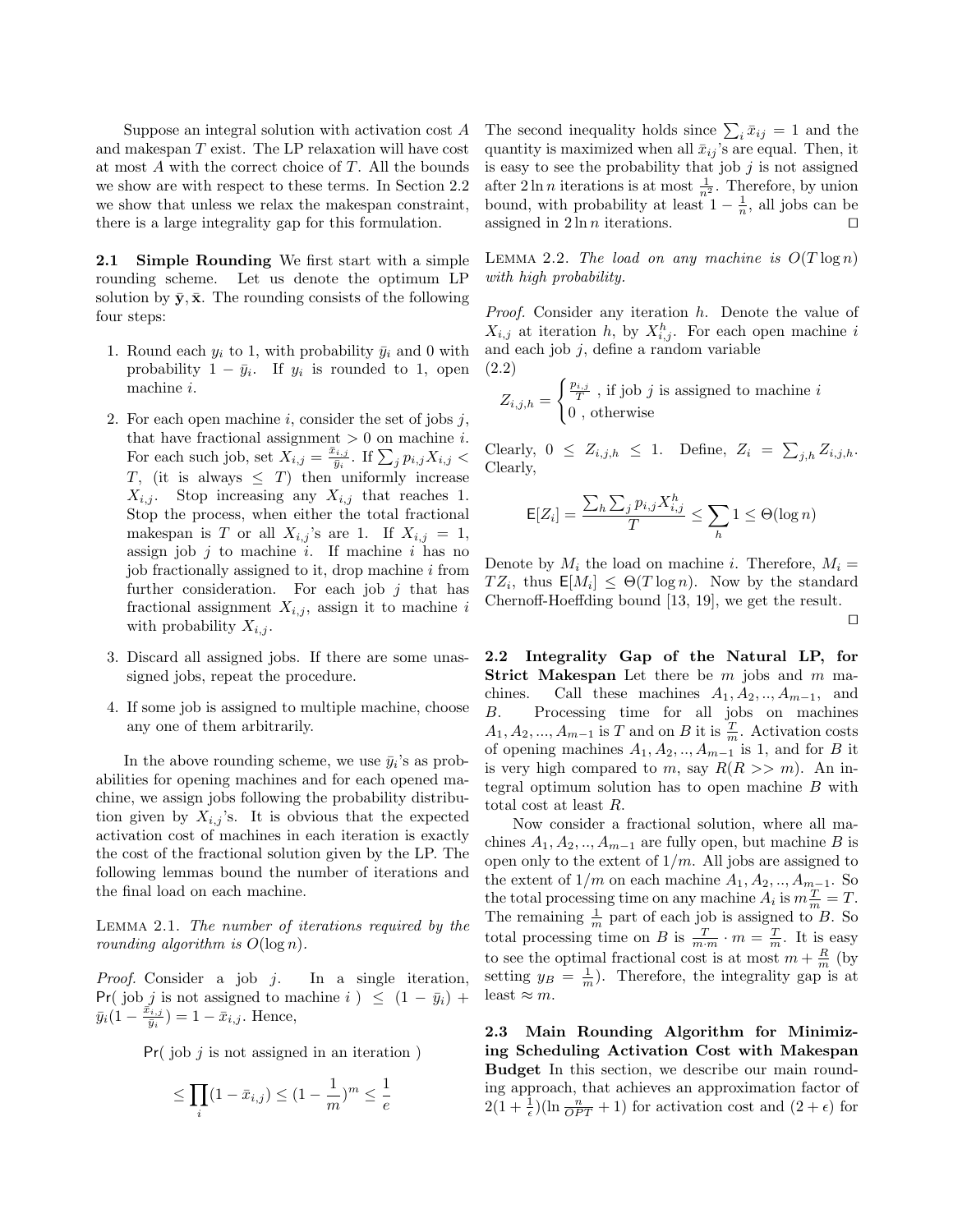makespan. Based on this new rounding scheme, we show in Section 3 how to simultaneously approximate both machine activation and job assignment cost along with makespan, and how to extend it to handle outliers, when some jobs can be dropped (Section 5). For the basic problem with only activation cost and makespan, we show in Section 4, that a greedy algorithm achieves an approximation factor of  $(2, 1 + \ln n)$ . However, the greedy algorithm is significantly slower than the LP rounding approach, since it requires computations of  $(m-i)$  linear programs at the *i*th step of greedy choice, where i can run from 1 to  $\min(m, n)$  and m, n are the number of machines and jobs respectively.

The algorithm begins by solving LP  $(Eq(2.1))$ . As before  $\bar{\mathbf{x}}, \bar{\mathbf{y}}$  denote the optimum fractional solution of the LP. Let M denote the set of machines and J denote the set of jobs. Let  $|M| = m$  and  $|J| = n$ . We define a bipartite graph  $G = (M \cup J, E)$  as follows:  $M \cup J$  are the vertices of G and  $e = (i, j) \in E$ , if  $\bar{x}_{i,j} > 0$ . The weight on edge  $(i, j)$  is  $\bar{x}_{i,j}$  and the weight on machine node i is  $\bar{y}_i$ . Rounding consists of several iterations. Initialize  $X = \bar{\mathbf{x}}$  and  $Y = \bar{\mathbf{y}}$ . The algorithm iteratively modifies  $X$  and  $Y$ , such that at the end  $X$  and  $Y$  become integral. Random variables at the end of iteration h are denoted by  $X_{i,j}^h$  and  $Y_i^h$ .

The three main steps of rounding are as follow:

- 1. Transforming the Solution: It consists of creating two graphs  $G_1$  and  $G_2$  from  $G$ , where  $G_1$  has an almost forest structure and in  $G_2$  the weight of an edge and the weight of the incident machine node is very close. In this step, only  $X_{i,j}$ 's are modified, while  $Y_i$ 's remain fixed at  $\bar{y}_i$ 's.
- 2. Cycle Breaking: It breaks the remaining cycles of  $G_1$  and convert it into a forest, by moving certain edges to  $G_2$ .
- 3. Exploiting the properties of  $G_1$  and  $G_2$ , and rounding on  $G_1$  and  $G_2$  separately.

We now describe each of these steps in detail.

**2.4 Transforming the Solution** We decompose  $G$ into two graphs  $G_1$  and  $G_2$  through several rounds. Initially,  $V(G_1) = V(G) = M \cup J$ ,  $E(G_1) = E(G)$ ,  $V(G_2) = M$  and  $E(G_2) = \emptyset$ . In each round, we either move one job node and/or one edge from  $G_1$  to  $G_2$  or delete an edge from  $G_1$ . Thus we always make progress. An edge moved to  $G_2$  retains its weight through the rest of the iterations, while the weights of the edges in  $G_1$ keep on changing.

We maintain the following invariants,

(11) 
$$
\forall (i, j) \in E(G_1)
$$
, and  $\forall h, X_{i,j}^h \in (0, y_i/\gamma), p_{i,j} > 0$ .

- (I2)  $\forall i \in M$  and  $\forall h, \sum_j X_{i,j}^h p_{i,j} \leq T y_i$ .
- (I3)  $\forall (i, j) \in E(G_2)$  and  $\forall h, 1 \geq X_{i,j}^h \geq y_i/\gamma$ .
- (I4) Once a variable is rounded to 0 or 1, it is never changed.

Consider round one. Remove any machine node that has  $Y_i^1 = 0$  from both  $G_1$  and  $G_2$ . Activate any machine that has  $Y_i^1 = 1$ . Similarly, discard any edge  $(i, j)$  with  $X_{i,j}^1 = 0$ , and if  $X_{i,j}^1 = 1$ , assign job j to machine *i* and remove *j*. If  $X_{i,j}^{\mathcal{I}} \geq \bar{y}_i/\gamma$ , then remove the edge  $(i, j)$  from  $G_1$  and add the job j (if not added yet) and the edge  $(i, j)$  with weight  $x_{i,j} (\ge \bar{y}_i/\gamma)$  to  $G_2$ . Note that, if for some  $(i, j) \in G$ ,  $p_{i,j} = 0$ , then we can simply take  $\bar{x}_{i,j} = \bar{y}_i$  and move the edge to  $G_2$ . Thus we can always assume for every edge  $(i, j) \in G_1, p_{i,j} > 0$ . It is easy to see that, after iteration one, all the invariants (I1-I4) are maintained.

Let us consider iteration  $(h + 1)$  and let  $J', M'$ denote the set of jobs and machine nodes in  $G_1$  with degree at least 1 at the beginning of the iteration. Note that  $Y_i^h = Y_i^1 = \bar{y}_i$  for all h. Let  $|M'| = m'$  and  $|J'| = n'$ . As in iteration one, any edge with  $X_{i,j}^h = 0$ in  $G_1$  is discarded and any edge with  $X_{i,j}^h \geq \bar{y}_i/\gamma$  is moved to  $G_2$  (if node j does not belong to  $G_2$ , add it to  $G_2$  also). We denote by  $w_{i,j}$  the weight of an edge  $(i, j) \in G_2$ . Any edge and its weight moved to  $G_2$  will not be changed further. Since  $w_{ij}$  is fixed when  $(i, j)$  is inserted to  $G_2$ , we can treated it as a constant thereafter. Consider the linear system  $(Ax = b)$  as in Figure 1.

We call the fractional solution **x** canonical, if  $x_{i,j} \in$  $(0, y_i/\gamma)$ , for all  $(i, j)$ . Clearly  $\{X_{i,j}^h\}$ , for  $(i, j) \in$  $E(G_1)$  is a canonical feasible solution for the linear system in Figure 1. Now, if a linear system is underdetermined, we can efficiently find a non-zero vector r, with  $Ar = 0$ . Since x is canonical, we can also efficiently identify strictly positive reals,  $\alpha$  and  $\beta$ , such that for all  $(i, j)$ ,  $x_{i,j} + \alpha r_{i,j}$  and  $x_{i,j} - \beta r_{i,j}$  lie in  $[0, y_i/\gamma]$ and there exists at least one  $(i, j)$ , such that one of the two entries,  $x_{i,j} + \alpha r_{i,j}$  and  $x_{i,j} - \beta r_{i,j}$ , is in  $\{0, y_i/\gamma\}.$ We now define the basic randomized rounding step, **RandStep**( $\mathbf{A}, \mathbf{x}, \mathbf{b}$ ) : with probability  $\frac{\beta}{\alpha + \beta}$ , return the vector  $\mathbf{x} + \alpha \mathbf{r}$  and with complementary probability of  $\frac{\alpha}{\alpha+\beta}$ , return the vector  $\mathbf{x} - \beta \mathbf{r}$ .

If  $X = \text{RandStep}(A, x, b)$ , then the returned solution has the following properties [16]:

(2.5) Pr(AX = b) = 1

$$
(2.6) \qquad \qquad \mathsf{E}\left[X_{i,j}\right] = x_{i,j}
$$

If the linear system in Figure 1 is under-determined, then we apply RandStep to obtain the updated vector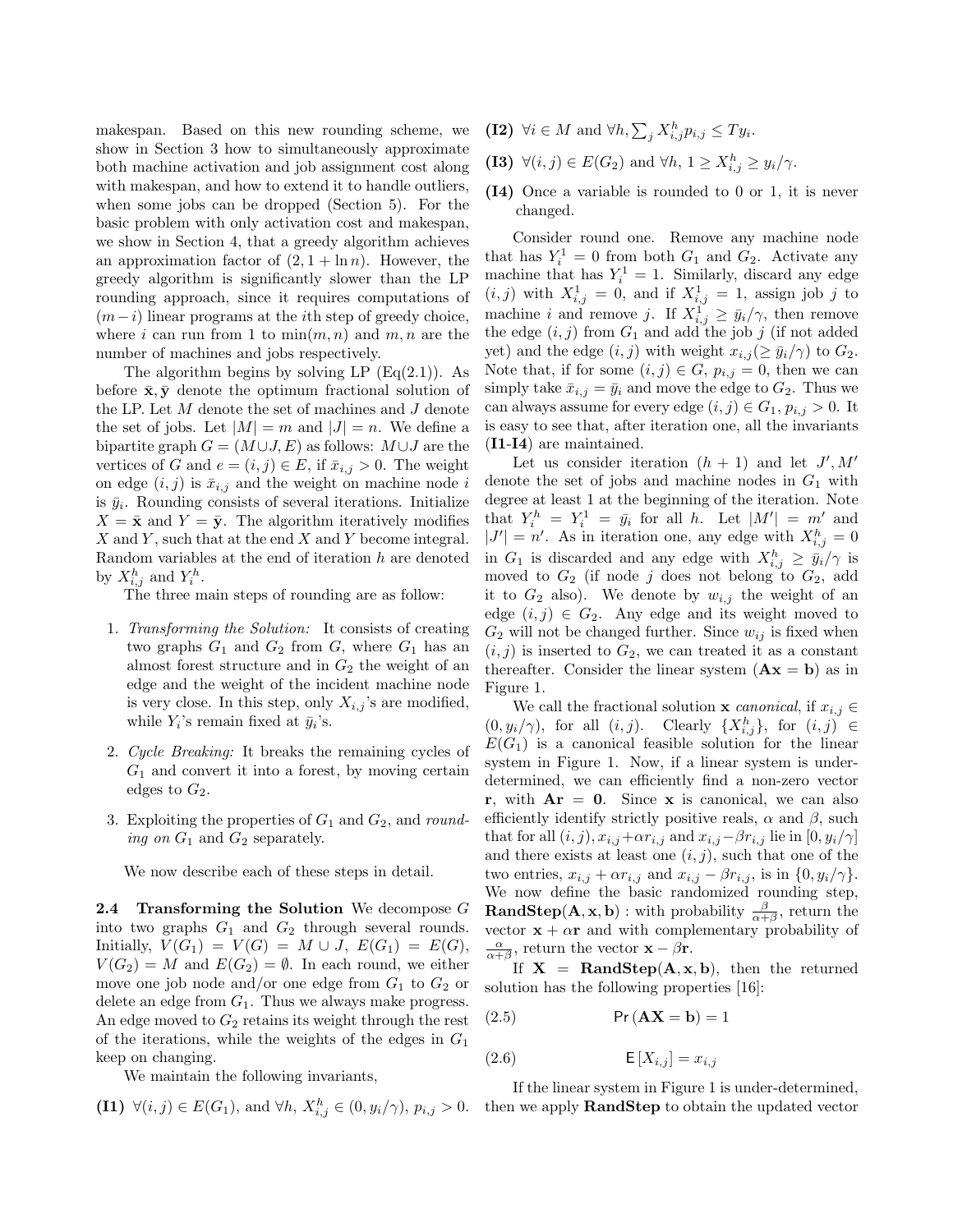(2.3) 
$$
\forall j \in J', \sum_{\substack{i \in M', \\ (i,j) \in E(G_1)}} x_{i,j} = 1 - \sum_{\substack{i \in M', \\ (i,j) \in E(G_2)}} w_{i,j}
$$

(2.4) 
$$
\forall i \in M', \sum_{\substack{j \in J', \\ (i,j) \in E(G_1)}} p_{i,j} x_{i,j} = \sum_{j \in J'} p_{i,j} X_{i,j}^h - \sum_{\substack{j \in J', \\ (i,j) \in E(G_2)}} p_{i,j} w_{i,j}
$$

Figure 1: Linear System at the beginning of iteration  $(h + 1)$ 

 $\mathbf{X}^{h+1}$ . If for some  $(i, j)$ ,  $X_{i,j}^{h+1} = 0$ , then we remove that edge (variable) from  $G_1$ . If  $X_{i,j}^{h+1} = \bar{y}_i/\gamma$ , then we remove the edge from  $G_1$  and add it with weight  $\bar{y}_i/\gamma$  to  $G_2$ . Thus the invariants (**I1, I3** and **I4**) are maintained. Since the weight of any edge in  $G_2$  is never changed and load constraints on all machine nodes belong to the linear system, we get from [16],

LEMMA 2.3. For all  $i, j, h, u$ ,  $E[X_{i,j}^{h+1} | X_{i,j}^h = u] =$ u. In particular,  $E[X_{i,j}^{h+1}] = \bar{x}_{i,j}$ . Also for each machine i and iteration h,  $\sum_j X_{i,j}^h p_{i,j} = \sum_j x_{i,j} p_{i,j}$ with probability 1.

Thus the invariant (I2) is maintained as well.

If the linear system (Figure 1) becomes determined, then this step ends and we proceed to the next step of "Cycle Breaking".

**2.5 Cycle Breaking** Let  $M'$  and  $N'$  be the machine and job nodes respectively in  $G_1$ , when the previous step ended. If  $|M'| = m'$  and  $|N'| = n'$ , then the number of edges in  $G_1$  is  $|E(G_1)| \leq m' + n'$ . Otherwise, the linear system (Figure 1) remains underdetermined. Actually, in each connected component of  $G_1$ , the number of edges is at most the number of vertices due to the same reason. Therefore, each component of  $G_1$  can contain at most one cycle.

If there is no cycle in  $G_1$ , we are done; else there is at most one cycle, say  $C = (v_0, v_1, v_2, \dots, v_k = v_0)$ , with  $v_0 = v_k \in M$ , in each connected component of  $G_1$ . Note that since  $G_1$  is bipartite, C always has even length. For simplicity of notation, let the current  $X$  value on edge  $e_t = (v_{t-1}, v_t)$  be denoted by  $Z_t$ . Note that if  $v_t$ is a machine node, then  $Z_t \in (0, \bar{y}_{v_t}/\gamma)$ , else  $v_{t-1}$  is a machine node and  $Z_t \in (0, \bar{y}_{v_{t-1}}/\gamma)$ . We next choose values  $\mu_1, \mu_2, \ldots, \mu_k$  deterministically, and update the X value of each edge  $e_t = (v_{t-1}, v_t)$  to  $Z_t + \mu_t$ . Suppose that we initialized some value for  $\mu_1$ , and have chosen the increments  $\mu_1, \mu_2, \ldots, \mu_t$ , for some  $t \geq 1$ . Then, the value  $\mu_{t+1}$  (corresponding to edge  $e_{t+1} = (v_t, v_{t+1})$ ) is determined as follows:

(P1) If 
$$
v_t \in J
$$
 (i.e., is a job node), then  $\mu_{t+1} = -\mu_t$ 

(i.e., we retain the total assignment value of  $w_t$ );

(P2) If  $v_t \in M$  (i.e., is a machine node), we set  $\mu_{t+1}$  in such a way so that the load on machine  $v_t$  remains unchanged, i.e., we set  $\mu_{t+1} = -p_{v_t,v_{t-1}}\mu_t/p_{v_t,v_{t+1}},$ which ensures that the incremental load  $p_{v_t,v_{t-1}}\mu_t+$  $p_{v_t,v_{t+1}}\mu_{t+1}$  is zero. Since  $p_{v_t,v_{t+1}}$  is non-zero by the property of  $G_1$  therefore, dividing by  $p_{v_t,v_{t+1}}$  is admissible.

The vector  $\mu = (\mu_1, \mu_2, \dots, \mu_k)$  is completely determined by  $\mu_1$ , for the cycle C. Therefore, we can denote this  $\mu$  by  $f(\mu_1)$ .

Let  $\alpha$  be the smallest positive value, such that if we set  $\mu_1 = \alpha$ , then for all  $X_{i,j}$  values (after incrementing by the vector  $\mu$  as mentioned above stay in  $[0, \bar{y}_i/\gamma],$ and at least one of them becomes 0 or  $\bar{y}_i/\gamma$ . Similarly let  $\beta$  be the smallest positive value such that if we set  $\mu_1 = -\beta$ , then again all  $X_{i,j}$  values after increments lie in  $[0, \bar{y}_i/\gamma]$  and at least one of them is rounded to 0 or  $\bar{y}_i/\gamma$ . (It is easy to see that  $\alpha$  and  $\beta$  always exist and they are strictly positive.) We now choose the vector  $\mu$ as follows:

\n- **(R1)** Set 
$$
\mu = f(\alpha)
$$
, if  $p_{v_0, v_1} - p_{v_0, v_{k-1}} \mu_k / \mu_1 < 0$ .
\n- **(R2)** Set  $\mu = f(-\beta)$ , if  $p_{v_0, v_1} - p_{v_0, v_{k-1}} \mu_k / \mu_1 \geq 0$ .
\n

If some  $X_{i,j}$  is rounded to 0, we remove that edge from  $G_1$ . If some edge  $X_{i,j}$  becomes  $\bar{y}_i/\gamma$ , then we remove it from  $G_1$  and add it to  $G_2$ , with weight  $\bar{y}_i/\gamma$ . Since at least one of these occurs, we are able to break the cycle.

Let  $\phi$  denote the fractional assignment of x variables at the beginning of the cycle breaking phase. Then clearly, after this step, for all jobs  $j$ , considering both  $G_1$  and  $G_2$ ,  $\sum_i X_{i,j} = \sum_i \phi_{i,j}$ .

 $\sum_j p_{i,j} X_{i,j} = \sum_j p_{i,j} \phi_{i,j}.$  If  $i \in C$ , but  $i \neq v_0$ , then For any machine  $i \in M$ , if  $i \notin C$ , then clearly by property  $(P2)$ , before inserting any edge to  $G_2$ , we have  $\sum_j p_{i,j} X_{i,j} = \sum_j p_{i,j} \phi_{i,j}$ . Any edge added to  $G_2$ after the cycle breaking step has the same weight as it had in  $G_1$ . Therefore, we have, for any  $i \neq w_0$ , and considering both  $G_1$  and  $G_2$ ,  $\sum_j p_{i,j} X_{i,j} = \sum_j p_{i,j} \phi_{i,j}$ .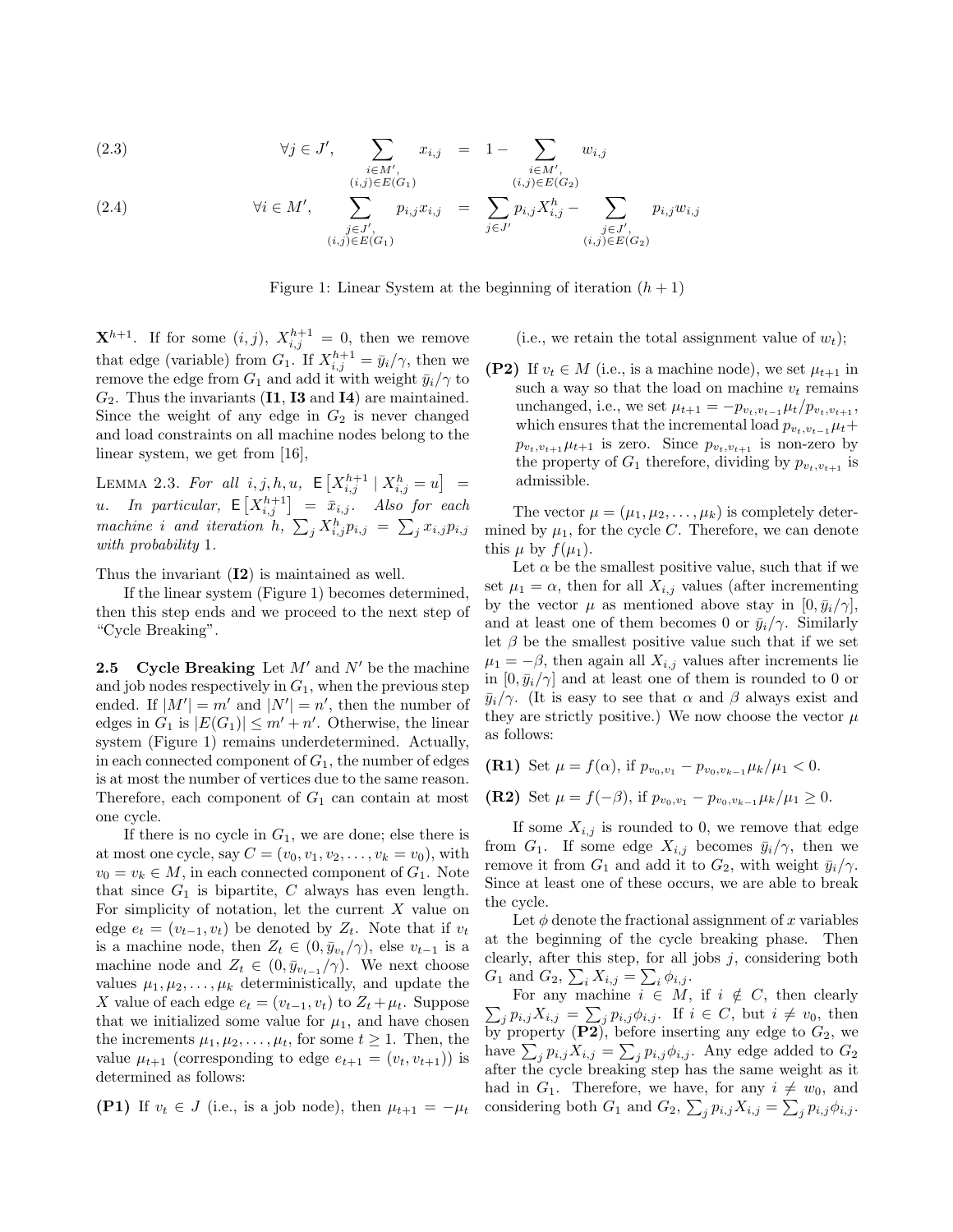Now consider the machine  $v_0(= v_k)$ . Its change in load is exactly  $\mu_1(p_{v_0,v_1}-p_{v_0,v_{k-1}}\mu_k/\mu_1)$ . Therefore by the choice of  $(R1)$  and  $(R2)$ , the load on machine  $v_0$  can only decrease. Hence, by property (2.5), we have the following lemma,

LEMMA 2.4. Considering both  $G_1$  and  $G_2$ , we have after the cycle breaking step with probability 1:  $\sum_i X_{i,j} =$  $1 \forall j; \ \sum_j X_{i,j} p_{i,j} \leq T \bar{y}_i \ \forall i; \ \ X_{i,j} \leq \bar{y}_i \ \forall i, j.$ 

**2.6 Rounding on**  $G_1$  and  $G_2$  The previous two steps ensures, that  $G_1$  is a forest and in  $G_2$ ,  $X_{i,j} \ge \overline{y}_i/\gamma$ , for all  $(i, j) \in E(G_2)$ . We remove any isolated nodes from  $G_1$  and  $G_2$ , an round them separately.

2.6.1 Further Relaxing the Solution Let us denote the job and the machine nodes in  $G_1$   $(G_2)$ by  $J(G_1)$  (or  $J(G_2)$ ) and  $M(G_1)$  (or  $M(G_2)$ ) re- $\sum_{i:(i,j)\in E(G_2)} X_{i,j} < 1/\delta$  (we choose  $\delta$  later), we simspectively. Consider a job node  $j \in J(G_2)$ . If ply remove all the edges  $(i, j)$  from  $G_2$  and the following must hold:  $\sum_{i:(i,j)\in E(G_1)} X_{i,j} \geq 1-1/\delta$ . Otherwise, if  $\sum_{i:(i,j)\in E(G_2)} X_{i,j} \geq 1/\delta$ , we remove all edges  $(i, j) \in E(G_1)$  from  $G_1$ . Therefore at the end of this modification, a job node can belong to either  $J(G_1)$ or  $J(G_2)$ , but not both. If  $j \in J(G_1)$ , we have  $\sum_{i\in M} X_{i,j} \geq 1-1/\delta$ . Else, if  $j \in J(G_2)$ ,  $\sum_{i\in M} X_{i,j} \geq$  $1/\delta$ .

For the makespan analysis it will be easier to partition the edges incident on a machine node  $i$  into two parts – the job nodes incident to it in  $G_1$  and in  $G_2$ . The fractional processing time due to jobs in  $J(G_1)$  (or  $J(G_2)$ ) will be denoted by  $T'\bar{y}_i$  (or  $T''\bar{y}_i$ ), i.e.,  $T' \bar{y}_i = \sum_{j \in J(G_1)} p_{i,j} X_{i,j}$  (or  $T'' \bar{y}_i = \sum_{j \in J(G_2)} p_{i,j} X_{i,j}$ ).

**2.6.2** Rounding on  $G_2$  In  $G_2$ , for any machine node *i*, recall  $\sum_{j\in J(G_2)} X_{i,j} p_{i,j} = T'' y_i$ . Since we have for all  $i \in M(G_2), j \in J(G_2), X_{i,j} \geq y_i/\gamma$ , we have  $\sum_{j\in J(G_2)} p_{i,j} \leq T''\gamma$ . Therefore, if we decide to open a machine node  $i \in M(G_2)$ , then we can assign all the nodes  $j \in J(G_2)$ , that have an edge  $(i, j) \in E(G_2)$ , by paying at most  $T''\gamma$  in the makespan.

Hence, we only concentrate on opening a machine in  $G_2$ , and then if the machine is opened, we assign it all the jobs incident to it in  $G_2$ . For each machine  $i \in M(G_2)$ , we define  $Y_i = \min\{1, \bar{y}_i \delta\}$ . Since, for all job nodes  $j \in J(G_2)$ , we know  $\sum_{i \in M(G_2)} X_{i,j} \geq 1/\delta$ , after scaling we have for all  $j \in J(G_2)$ ,  $\sum_{(i,j)\in E(G_2)} Y_i \geq$ 1. Therefore, this exactly forms a fractional set-cover instance, which can be rounded using the randomized rounding method developed in [22] to get activation cost within a factor of  $\delta(\log \frac{n}{OPT} + 1)$ . The instance in  $G_2$ thus nicely captures the hard part of the problem, which comes from the hardness of approximation of set cover. Thus we have the following lemma.

LEMMA 2.5. Considering only the job nodes in  $G_2$ , the final load on any machine  $i \in M(G_2)$  is at most  $T''\gamma$ and the total activation cost is at most  $\delta(\log \frac{n}{OPT} +$  $1) OPT$ , where  $T''$  is the fractional load on machine  $i \in M(G_2)$  before rounding on  $G_2$  and OPT is the optimum activation cost.

**2.6.3 Rounding on**  $G_1$  For rounding in  $G_1$ , we traverse each tree in  $G_1$  bottom up. If there is a job node j, that is a child of a machine node i, then if  $X_{i,j} < 1/\eta$  $(\eta$  to be fixed later), we remove the edge  $(i, j)$  from  $G_1$ . Since initially  $j \in J(G_1)$ ,  $\sum_{i \in M} X_{i,j} \geq 1 - 1/\delta$ , even after these edges are removed, we have for  $j \in J(G_1)$ ,  $\sum_{i\in M(G_1)} X_{i,j} \geq 1-1/\delta - 1/\eta$ . However if  $X_{i,j} \geq 1/\eta$ , simply open machine  $i$ , if it is not already open and add job j to machine i. Initially  $\bar{y}_i \geq 1/\eta$ , since  $\bar{y}_i \geq X_{i,j}$ . The initial contribution to cost by machine *i* was  $\geq \frac{1}{\eta}a_i$ . Now it becomes  $a_i$ . If  $\sum_j \frac{X_{i,j}}{y_i}$  $\frac{\zeta_{i,j}}{y_i}p_{i,j}=T',$ with  $X_{i,j} \geq 1/\eta$ , now it can become at most  $\eta T'$ .

After the above modification, the yet to be assigned jobs in  $J(G_1)$  form disjoint stars, with the job nodes at their centers. Consider each star,  $S_j$  with job node j at its center. Let  $i_1, i_2, \ldots, i_{\ell_j}$  be all the machine nodes in  $S_j$ , then we have,  $\sum_{k=1}^{\ell_j} X_{i_k,j} \geq 1 - 1/\delta - 1/\eta$ . Therefore  $\sum_{k=1}^{\ell_j} \bar{y}_{i_k} \geq 1 - 1/\delta - 1/\eta$ . If there is already some opened machine,  $i_l$ , assign j to  $i_l$  by increasing the makespan at most by an additive T. Otherwise, open machine  $i_l$  with the cheapest  $a_{i_l}$ . Since the total contribution of these machines to the cost is  $\sum_{k=1}^{\ell_j} \bar{y}_{i_k} a_{i_k} \ge \sum_{k=1}^{\ell_j} \bar{y}_{i_k} a_{i_l} \ge (1 - 1/\delta - 1/\eta) a_{i_l}$ , we are within a factor  $\frac{1}{1-1/\delta-1/\eta}$  of the total cost contributed from  $G_1$ .

Hence, we have the following lemma,

LEMMA 2.6. Considering only the job nodes in  $G_1$ , the final load on any machine  $i \in M(G_1)$  is at most  $T'\eta + \max_{i,j} p_{i,j}$  and the total activation cost is at most  $\max(\frac{1}{\eta}, \frac{1}{(1-1/\delta-1/\eta)})OPT$ , where T' is the fractional load on machine  $i \in M(G_1)$  before rounding on  $G_1$  and  $OPT$  is the optimum activation cost.

Now combining, Lemma 2.4, 2.5 and 2.6, and by optimizing the values of  $\delta$ ,  $\eta$  and  $\gamma$ , we get the following theorem.

THEOREM 2.1. A schedule can be constructed efficiently with machine activation cost  $2(1 + \frac{1}{\epsilon})(\ln \frac{n}{OPT})$ 1) OPT and makespan  $(2+\epsilon)T$ , where T is the optimum makespan possible for any schedule with activation cost OPT.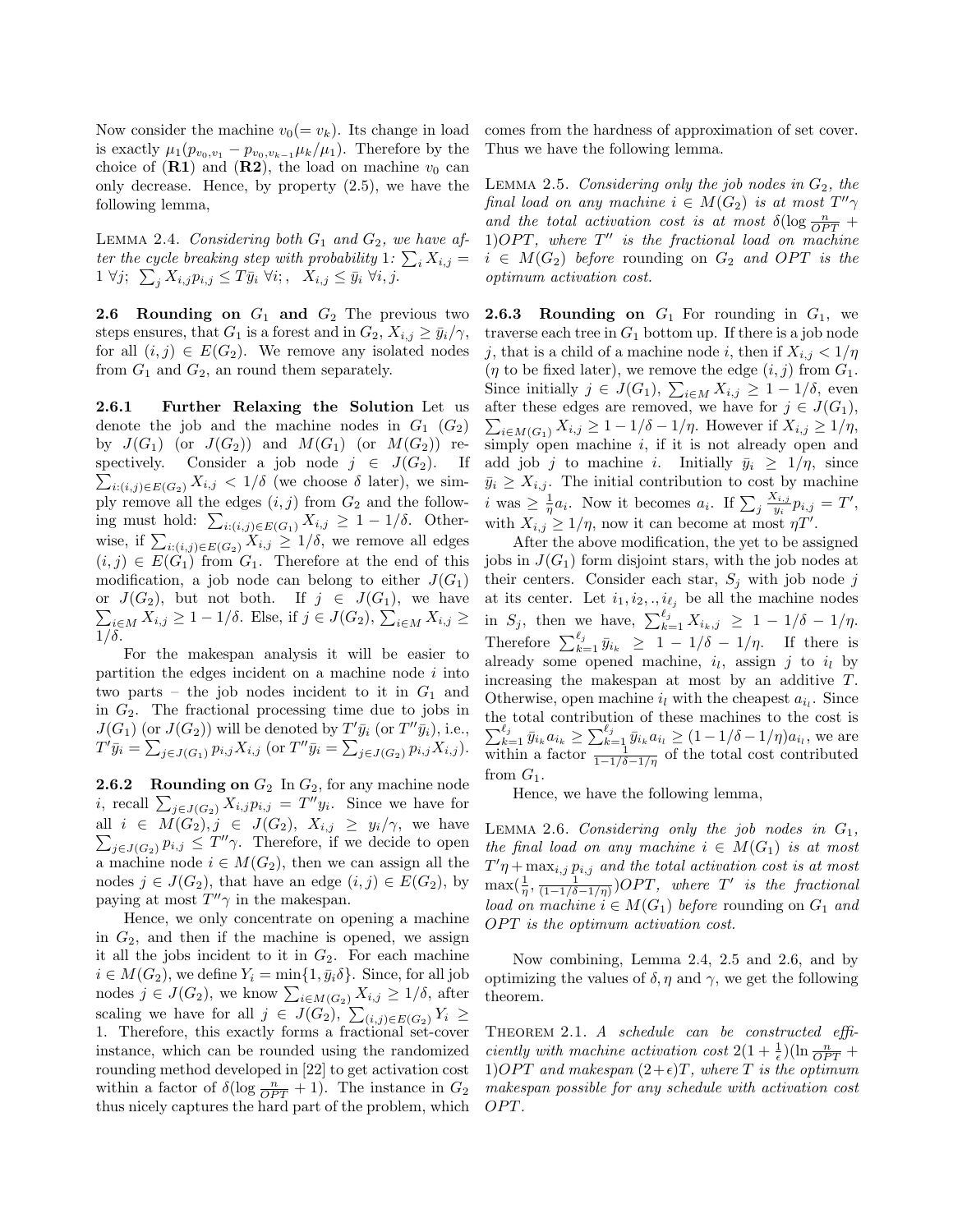Proof. From Lemma 2.5 and 2.6, we have,

- Machine opening cost is at most  $\left(\max\left(\frac{1}{\eta}, \frac{1}{(1-1/\delta-1/\eta)}\right)+\delta\left(\ln\frac{n}{OPT}+1\right)\right) OPT$
- Makespan is at most  $T(\max(\gamma, \eta)) + \max_{i,j} p_{i,j}$

Now  $\eta \geq \gamma$ , since otherwise any edge with  $X_{i,j} \geq$  $1/\eta$  will be moved to  $G_2$  and  $1 - 1/\delta \geq 1/\eta$ . Now set,  $\gamma = \eta$ ,  $\delta = 1 + \zeta$ , for some  $\zeta > 0$ . So  $1 - 1/\delta = \zeta/(1 + \zeta)$ . Set  $1/\eta = \zeta/(1+\zeta) - 1/(1+\zeta)(\ln \frac{n}{OPT} + 1)$ . Thus, we have an activation cost at most  $2(1+\tilde{\zeta})\overline{\left(\ln \frac{n}{OPT}+1\right)OPT}$ and makespan  $\leq T(1+\frac{\ln n+1}{\zeta \ln n-1})+\max_{i,j} p_{i,j}$ . Therefore, if we set  $\zeta = 1 + 2/\ln n$ , we get an activation cost bound of  $4(\ln \frac{n}{OPT} + 1)OPT$  and makespan  $\leq 2T + \max_{i,j} p_{i,j}$ . In general, by setting  $\epsilon = \frac{1}{\zeta}$ , we get an activation cost at most  $2(1+\frac{1}{\epsilon})(\ln \frac{n}{OPT}+1)OPT$  and makespan  $\leq (2+\epsilon)T$ .  $\Box$ 

# 3 Minimizing Machine Activation Cost and Assignment Cost

We now consider the scheduling problem with assignment costs and machine activation costs. As before, each job can be scheduled only on one machine, and processing job j on machine i requires  $p_{i,j}$  time and incurs a cost of  $c_{i,j}$ . Each machine is available for T time units and the objective is to minimize the total incurred cost. In this version of the machine activation model, we wish to minimize the sum of the machine activation and job assignment costs. Our objective now is

$$
\min \sum_{i \in M} a_i y_i + \sum_{(i,j)} c_{i,j} x_{i,j}
$$

subject to the same constraints as the LP defined in  $Eq(2.1)$ .

Our algorithm for simultaneous minimization of machine activation and assignment cost follows the same paradigm as has been developed in Section 2.3, with some problem specific changes. We mention the differences here.

3.1 Transforming the Solution After solving the LP, we obtain,  $C = \sum_{i,j} c_{i,j} x_{i,j}$ . Though, we have an additional constraint  $C = \sum_{i,j} c_{i,j} x_{i,j}$  to care about, we do not include it in the linear system and proceed exactly as in Subsection 2.4. As long as the system is underdetermined, we can repeatedly apply RandStep to form the two graphs  $G_1$  and  $G_2$ . By Property 2.6,  $\forall i, j, h, \mathsf{E}\left[X_{i,j}^{h}\right] = \bar{x}_{i,j}$  and hence, we have that the expected cost is  $\sum_{i,j} c_{i,j} \bar{x}_{i,j}$ . The procedure can be directly derandomized by the method of conditional expectation giving an 1-approximation to assignment cost.

When the system becomes determined, we move to the next step. Thus at that point, in every component of  $G_1$ , the number of edges is at most the number of vertices. Thus again each component of  $G_1$ , can consist of at most one cycle. In  $G_2$ , for all  $(i, j) \in E(G_2)$ , we have  $X_{i,j} \geq \bar{y}_i/\gamma$ .

**3.2** Cycle Breaking For breaking the cycle in every component of  $G_1$ , we proceed in a slightly different manner from the previous section. However, we now have two parameters,  $p_{i,j}$  and  $c_{i,j}$  associated with each edge. Suppose  $(i', j)$  is an edge in a cycle.

If the  $X_{i',j}$  value of this edge exceeds  $\frac{1}{2}$  then we can assign job  $j$  to machine  $i'$  and increase the processing load on the machine by  $p_{i',j}$ . This increases the makespan at most by an additive  $\frac{T}{2}$ , since the job was already assigned to an extent of  $\frac{1}{2}$  on that machine. The assignment cost also goes up, but since we pay  $c_{i',j}$  to assign j to i', and the LP solution pays at least  $\frac{1}{2}c_{i',j}$ , this cost causes a penalty by a factor of 2 even after summing up all such assignment costs. Similarly, activation cost is also only affected by a factor of 2.

If the  $X_{i',j}$  value is at most  $\frac{1}{2}$ , then we simply delete the edge  $(i', j)$ . We scale up all the  $X_{i,j}$  values and  $\bar{y}_i$ values by a factor of 2. Thus the total assignment of any job remains at least 1 and the cost of activation and assignment can go up only by a factor of 2.

**3.3 Rounding on**  $G_1, G_2$  The first part involves further relaxing the solution, that is identical to the one described in Subsection 2.6.1. Therefore, we now concentrate on rounding  $G_1$  and  $G_2$  separately.

**3.3.1 Rounding on**  $G_2$  In  $G_2$ , since we have for all  $(i, j) \in E(G_2)$ ,  $X_{i,j} = \bar{y}_i/\gamma$ , if we decide to open machine *i*, all the jobs  $j \in J(G_2)$  can be assigned to *i*, by losing only a factor of  $\gamma$  in the makespan. Therefore, we just need to concentrate on minimizing the cost of opening machines and the total assignment cost, subject to the constraint that all the jobs in  $J(G_2)$  must have an open machine to get assigned. This is exactly the case of non-metric uncapacitated facility location and we can employ the rounding approach developed in [21] to obtain an approximation factor of  $O(\log \frac{n+m}{OPT})+O(1)$ on the machine activation and assignment costs.

**3.3.2 Rounding on**  $G_1$  Rounding on  $G_1$  is similar to the case when there is no assignment costs with a few modifications. We proceed in the same manner and obtain the stars with job nodes at the centers. Now for each star  $S_j$ , with j at its center, we consider all the machine nodes in  $S_i$ . If some machine  $i \in S_i$  is already open, we make its opening cost 0. Now we open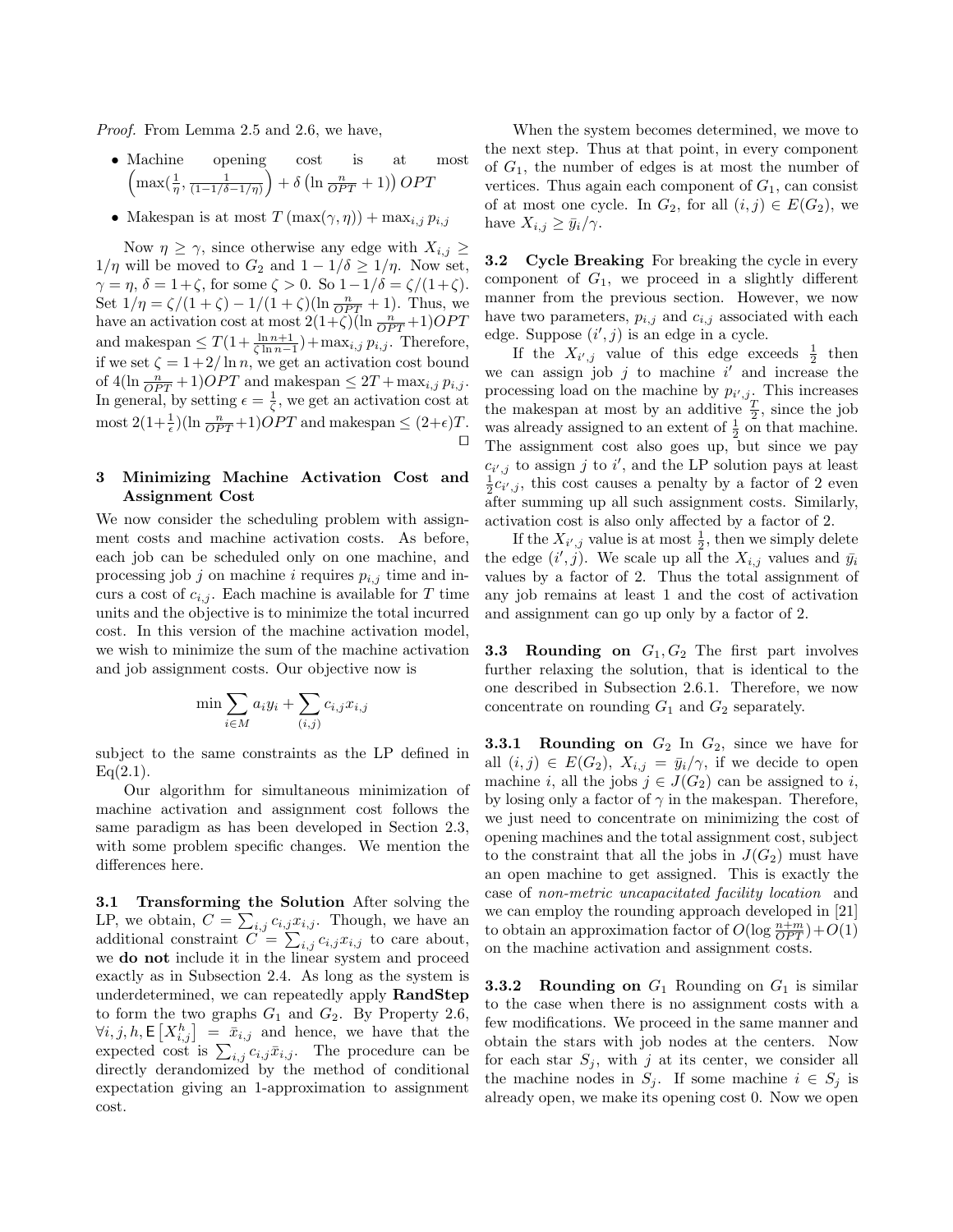the machine,  $\ell \in S_j$ , for which  $c_j + a_{\ell,j}$  is minimum. Again using the same reasoning as in Subsection 2.6.3, the total cost does not exceed by more than a factor of  $\frac{1}{1-1/\delta-1/\eta}$ .

Now optimizing  $\alpha, \beta, \gamma$ , we get the following theorem,

THEOREM 3.1. If there is a schedule with total machine activation and assignment cost as OPT and makespan T, then a schedule can be constructed efficiently in polynomial time, with total cost  $O(\log \frac{n+m}{OPT} + 1)OPT$ and makespan  $\leq (3 + \epsilon)T$ .

### 4 The Greedy Algorithm

In this section, we present a greedy algorithm that achieves an approximation factor of  $(2, 1 + \ln n)$ . The algorithm is similar to the standard set cover type greedy algorithm and runs in iterations. In each iteration, the most "cost-effective" set, the set that maximizes the ratio of the incremental benefit of the set, to its cost, is chosen and added to our solution set, until all elements are covered.

Given that a solution with activation cost A and makespan T exists, at each step we wish to select a machine to activate based on its "cost-effectiveness". Given a set S of active machines, let  $F(S)$  denote the maximum number of jobs that can be scheduled with makespan  $T$ . However, in this case, the quantity  $F(S)$ , is NP-hard to compute, thus it is unlikely to have efficient procedures either to test the feasibility of the current set of active machines or to find the most costeffective machine to activate. The central idea is that instead of using the integral function  $F(S)$  that is hard to compute, we use a fractional relaxation that is much easier to compute, and allows us to apply the greedy framework.

Formally, for a value T, we first set all  $p_{i,j}$ 's that are larger than T to infinity (or the corresponding  $x_{i,j}$  to 0). Let  $f(S)$  be the maximum number of jobs that can be fractionally processed by a set  $S$  of machines that are allowed to run for time  $T$  each. In other words,

$$
(4.7) \quad f(S) = \max \sum_{i,j} x_{i,j}
$$
  
s.t. 
$$
\sum_{i \in M} x_{i,j} \le 1 \ \forall j \in J
$$

$$
\sum_{j \in J} p_{ij} x_{i,j} \le T \ \forall i \in S
$$

$$
0 \le x_{i,j} \le 1 \ \forall i, j; \quad x_{i,j} = 0 \ \text{if } i \notin S \text{ or } p_{ij} > T
$$

Note that  $f(S)$  can be computed by using a general LP solver or by a generalized flow computation. The generalized flow problem is the same as the traditional

network flow problem except that, for each arc e, there is a gain factor  $\gamma(e)$  and for each unit of flow that enters the arc  $\gamma(e)$  units exit. To see that f can be computed by a generalized flow computation, we add a sink t to the bipartite graph  $G(M \cup J, E)$  and connect each job to  $t$  with an arc with capacity 1. Each edge  $(i, j), i \in M, j \in J$  has a capacity  $p_{ij}$  and gain factor  $1/p_{ii}$ . Every machine  $i \in S$  has a flow excess of T. It is easy to see the maximum amount of flow that reaches t is exactly the optimal solution of LP (4.7).

A function  $z: 2^N \rightarrow R$  is submodular if  $z(S)$  +  $z(P) \ge z(S \cap P) + z(S \cup P)$  for any  $S, P \subseteq N$ . Let  $z(S)$ be the maximum amount of flow that reach  $t$  starting with the excesses at nodes in  $S$ : Recently, Fleischer [9] proved the following:

Lemma 4.1. (Fleischer) For any generalized flow instance,  $z(S)$  is a submodular function.

It is a direct consequence that  $f(S)$  is submodular.

Define  $gain(i, S) = f(S \cup i) - f(i)$  for any  $i \in M$  and  $S \subseteq M$ . Our greedy algorithm starts with an empty set S of active machines, and activates a machine s in each iteration that maximizes  $\frac{gain(i,S)}{a_i}$ , until  $f(S) > n-1$ . We then round the fractional solution to an integral one using the scheme by Shmoys and Tardos [20].

## Algorithm GREEDY-SCHEDULING  $S = \emptyset$ :

While( $f(S) \leq n-1$ ) do Choose  $i \in M \setminus S$  such that  $\frac{gain(i,S)}{a_i}$  is maximized;  $S = S \cup \{i\};$ 

Activate the machines in set  $S$ ;

Round  $f(S)$  to an integer solution to find an assignment.

The problem is actually a special case of the submodular set cover problem:  $\min\{\sum_{j\in S} a_j \mid z(S) =$  $z(N), S \subset N$  where z is a nondecreasing submodular function. In fact, Wolsey [23] shows the following result about the greedy algorithm, rephrased in our notation.

THEOREM 4.1. (Wolsey) Let  $S_t$  be the solution set we have chosen after iteration t in the greedy algorithm. Then,

$$
\sum_{i \in S_t} a_i \le OPT \left( 1 + \ln \frac{z(N) - z(\emptyset)}{z(N) - z(S_{t-1})} \right)
$$

where  $OPT$  is the optimal solution.

In particular, if  $f()$  is integer-valued, the theorem yields a  $1+\ln n$  approximation. However,  $f()$  is not necessarily integral in our problem. Therefore, we terminate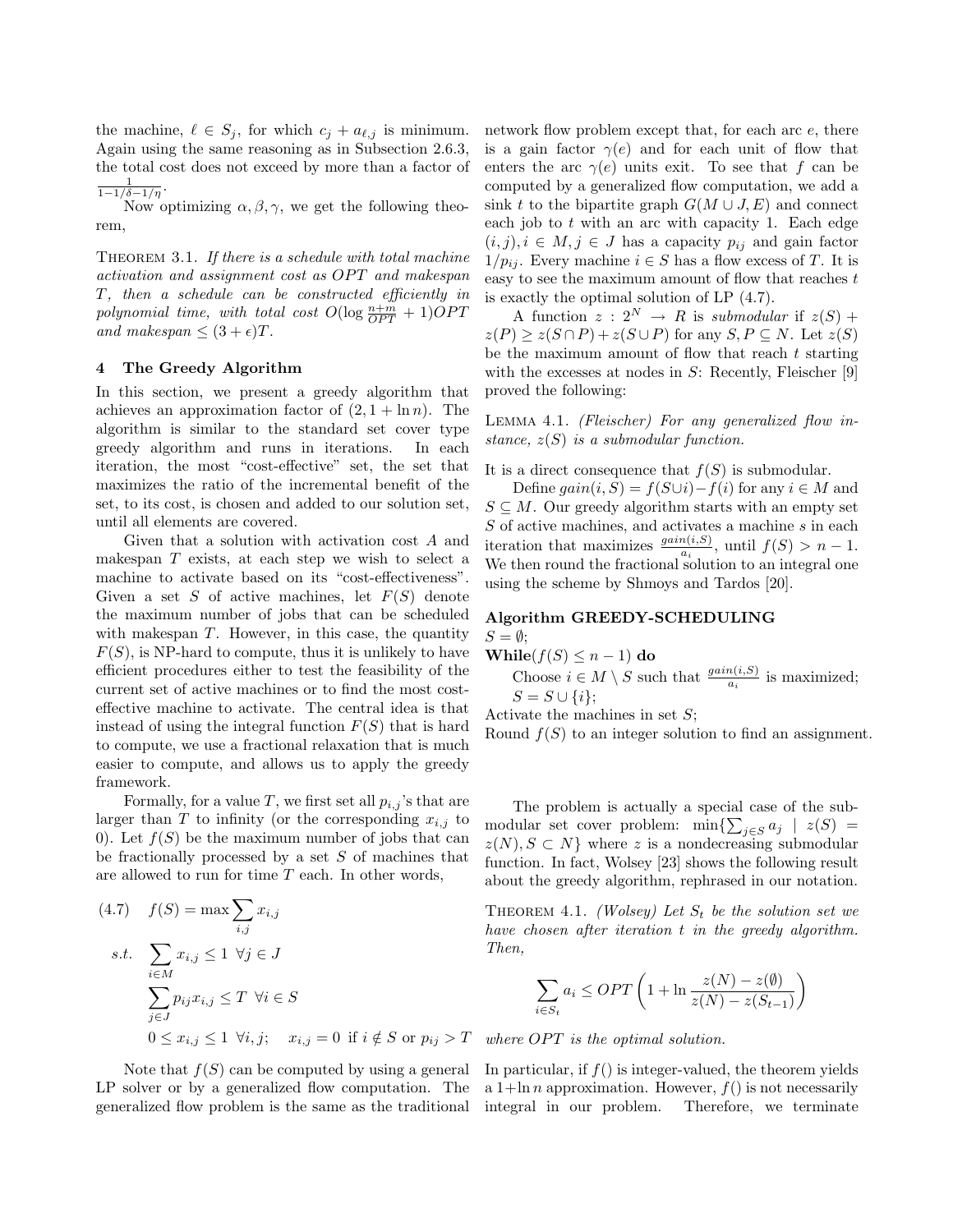iterations only when more than  $n-1$  (rather than n) fractional jobs are satisfied, thus  $f(M) - f(S_{t-1}) \geq 1$ and Theorem 4.1 gives us a  $(1 + \ln n)$ -approximation for the activation cost.

Finally, we would like to remark that the rounding step guarantees to find a feasible integral solution although the fractional solution we start with only satisfies more than  $n - 1$  jobs. The reason lies in the construction by Shmoys and Tardos (refer to [20] for more details). Therefore, there exists an integral matching such that all jobs are matched. Moreover, it is also proven that the job assignment induced by any integral matching has a makespan at most  $T + \max p_{ij}$ . Therefore, our final makespan is at most 2T.

Theorem 4.2. Algorithm GREEDY-SCHEDULING chooses a subset of machines to activate with activation cost at most  $A(1 + \ln n)$  and makespan no more than 2T.

## 5 Extensions

**5.1 Handling Release Times** Suppose each job  $j$ has a machine related release time  $r_{ij}$ , i.e, job j can only be processed on machine i after time  $r_{ij}$ . We can modify the algorithm in Section 2 to handle release times as follows.

For any "guess" of the makespan T, we let  $x_{i,j} = 0$ if  $r_{ij} + p_{i,j} > T$  in the LP formulation. Then, we run the  $((2 + \epsilon), 2(1 + \frac{1}{\epsilon})(\ln \frac{n}{OPT} + 1))$ -approximation regardless of the release times and obtain a subset of active machines and an assignment of jobs to these machines. Suppose the subset  $J_i$  of jobs is assigned to machine i. We can now schedule the jobs in  $J_i$  on machine  $i$  in order by release time. It is not hard to see the makespan of machine i is at most  $T + \sum_{j \in J_i} p_{i,j}$ since every job can be scheduled on machine  $i$  after time T. Therefore, we get a  $(3 + \epsilon, 2(1 + \frac{1}{\epsilon})(\log \frac{n}{OPT} + O(1)))$ approximation. Similar extensions can be done for the case with activation and assignment costs.

5.2 Scheduling with Outliers We now consider the case where each job j has profit  $\pi_i$  and we are not required to schedule all the jobs. Some jobs can be dropped but the total profit that can be dropped is at most  $\Pi'$ . Therefore the total profit earned must be at least  $\sum_j \pi_j - \Pi' = \Pi$ . We now show how using our framework and a clever trick used in [11], we can obtain a bound of  $(3 + \epsilon)$  on the makespan and  $2(1+\frac{1}{\epsilon})(\ln \frac{n}{OPT}+1)$  on the machine activation cost, while guaranteeing that profit of at most  $\Pi'(1 + \epsilon)$  is not scheduled. If we consider both machine activation and assignment cost, then we obtain a total cost within  $O(\log \frac{n+m}{OPT} + O(1))$  of the optimum without altering the

makespan and the profit approximation factor.

We create a dummy machine dum, which has cost  $a_{dum} = 0$  and for all j,  $c_{i,j} = 0$ . Processing time of job j on dum is  $\pi_j$ . It is a trivial exercise to show that both the algorithms of the previous sections work when the makespan constraint is different on different machines. If the makespan constraint on machine  $i$ is  $T_i$ , then we the makespan for machine i is at most  $(1 + \epsilon)T_i + \max_j p_{i,j}$ . For the dummy machine dum, we set a makespan constraint of  $\Pi'$ . Since after the final assignment the makespan at the dummy node can be at most  $(1 + \epsilon)\Pi' + \max_i \pi_i$ . With some work it can be shown that we can regain the lost profit for a job with maximum profit on dum, to either an existing machine or by opening a new machine. This either increases our cost slightly, or increases the makespan to at most  $(3 + \epsilon)T$ .

# 6 Minimizing Machine Activation Cost in Uniformly Related Machines

In this section, we show that for related parallel machines, there is an polynomial time  $(1 + \epsilon, 1)$ approximation for any  $\epsilon > 0$ . If a schedule with activation cost  $A$  and makespan  $T$  exists, then we find a schedule with activation cost A and makespan at most  $(1 + \epsilon)T$ .

We briefly sketch the algorithm which is a slight generalization of the approximation scheme for makespan minimization on related parallel machines by Epstein and Sgall [7]. Actually, their algorithm can optimize a class of objective functions which includes for example makespan,  $L_p$  norm of the load vector etc. We only discuss the makespan objective in our paper. The extensions to other objectives are straightforward.

Roughly speaking, Epstein and Sgall's algorithm works as follows (see [7] for detailed definitions and proofs). They define the notion of a principal configuration which is a vector of constant dimension and is used to succinctly represent a set of jobs (after rounding their sizes). A principal configuration (see Appendix B for more details) is of the form  $(w, \vec{n})$  where  $w = 0$  or  $w = 2<sup>i</sup>$ for some integer i and  $\vec{n}$  is a vector of non-negative integers. The number of different principal configurations is polynomially bounded (for any fixed  $\epsilon > 0$ ). They also construct the graph of configurations in which each vertex is of the form  $(i, \alpha(A))$  for any  $1 \leq i \leq m$  and principal configuration  $\alpha(A)$  of the job set  $A \subset J$ . There is a directed edge from  $(i-1, \alpha)$  to  $(i, \alpha')$  if  $\alpha'$  represents a set of jobs that is a superset of what  $\alpha$  represents and its length is the  $(1+\epsilon)$ -approximated ratio of the weights of the jobs in the difference of these two sets to the speed  $s_i$  of machine i. Intuitively, an assignment  $J_1, \ldots, J_m$ with jobs in  $J_i$  assigned to machine i corresponds to a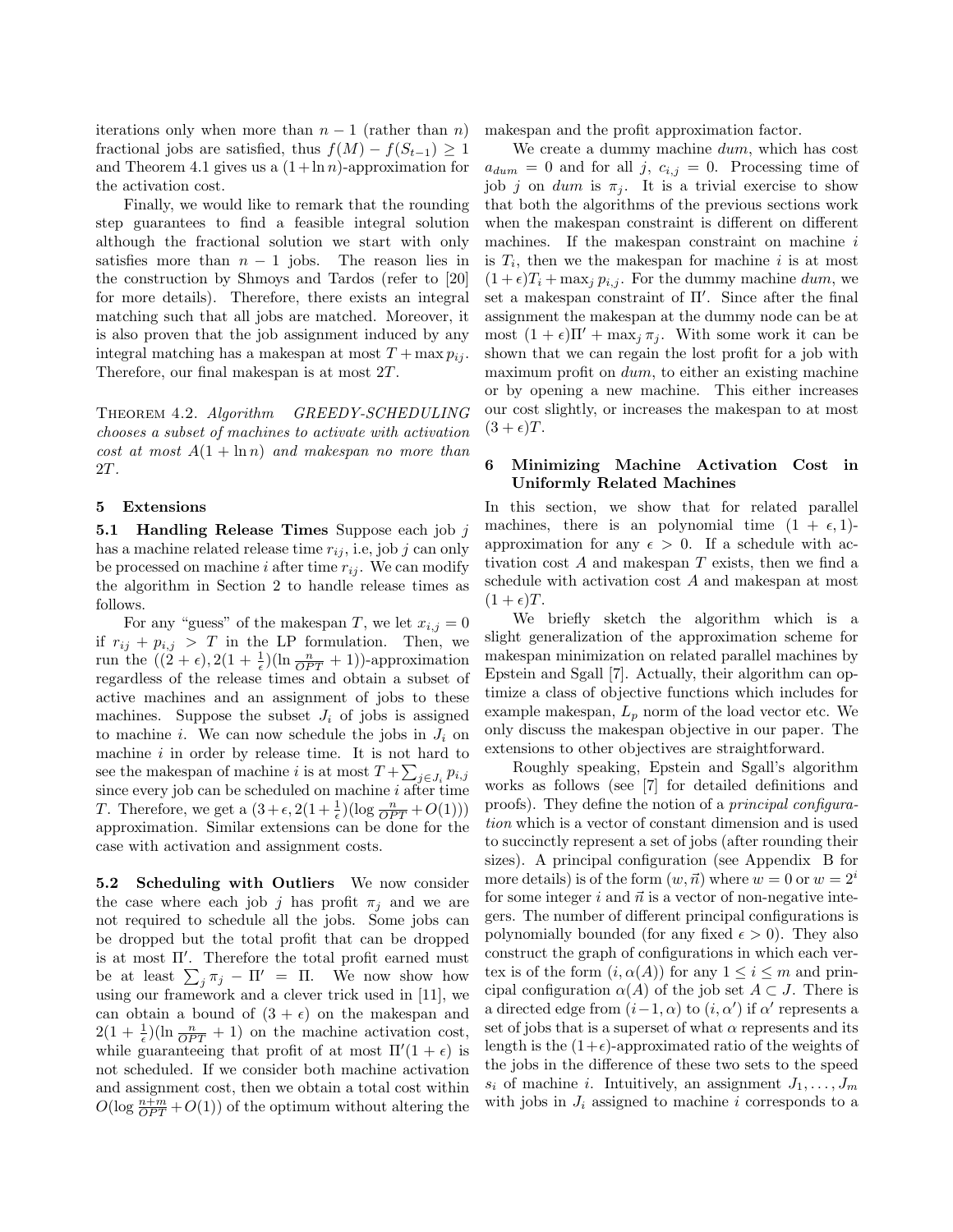path  $P = \{(i, \alpha_i)\}_i$  in G such that  $\alpha_i$  represents  $\cup_{j=1}^i J_j$ and the *length* of edge  $((i - 1, \alpha_{i-1}), (i, \alpha_i))$  is approximately the load of machine i. By computing a path  $P$  in G from  $(0, \alpha(\emptyset))$  to  $(m, \alpha(J))$  such that the maximum length of any edge in  $P$  is minimized, we can find an  $1 + \epsilon$  approximation for minimizing the makespan.

To obtain a  $(1 + \epsilon, 1)$ -approximation of the machine activation problem, we slightly modify the above construction of the graph as follows. The sets of vertices and edges are the same as before. We associate each edge with a cost. If both endpoints of edge  $((i-1, \alpha_{i-1}), (i, \alpha_i))$  have the same principal configuration  $\alpha_{i-1} = \alpha_i$ , then the cost of the edge is 0; Otherwise, the cost is the activation cost  $a_i$  of machine i. For the guess of the makespan  $T^{\#}$ , we compute a path from  $(0, \alpha(\emptyset))$  to  $(m, \alpha(J))$  such that the maximum length of any edge in  $P$  is at most  $T^{\#}$  and the cost is minimized. If  $T \leq (1 + \epsilon)T^*$ , we are guaranteed to find a path of cost at most A.

## 7 Conclusions

Current research includes considering different  $L_p$ norms as well as other measures such as weighted completion time. The greedy approach currently only works for the most basic version giving a makespan of  $2T$  and an activation cost of  $A(1 + \ln n)$ . Extending it to handle other generalizations of the basic problem is ongoing research.

Acknowledgments: We thank Leana Golubchik (USC) and Shankar Ramaswamy (Amazon) for useful discussions.

### References

- [1] John Augustine, Sandy Irani, and Chaitanya Swamy. Optimal power-down strategies. SIAM J. Comput., 37(5):1499–1516, 2008.
- [2] Yossi Azar and Amir Epstein. Convex programming for scheduling unrelated parallel machines. In STOC '05, pages 331–337, 2005.
- [3] Ken Birman, Gregory Chockler, and Robbert van Renesse. Toward a cloud computing research agenda. SIGACT News, 40(2):68–80, 2009.
- [4] Julia Chuzhoy and Paolo Codenotti. Resource minimization job scheduling. In APPROX, 2009.
- [5] Julia Chuzhoy, Sudipto Guha, Sanjeev Khanna, and Joseph Naor. Approximation algorithms for the job interval selection problem and related scheduling problems. In FOCS '04: Proceedings of the 45th Symposium on Foundations of Computer Science, pages 81– 90, 2004.
- [6] Julia Chuzhoy and Joseph Naor. New hardness results for congestion minimization and machine scheduling. J. ACM, 53(5):707–721, 2006.
- [7] Leah Epstein and Jiri Sgall. Approximation schemes for scheduling on uniformly related and identical parallel machines. Algorithmica, 39(1):43–57, 2004.
- [8] Uriel Feige. A threshold of ln n for approximating set cover. Journal of the ACM, 45(4):634–652, 1998.
- [9] Lisa Fleischer. Maximum generalized flow is submodular. Manuscript, 2009.
- [10] Rajiv Gandhi, Samir Khuller, Srinivasan Parthasarathy, and Aravind Srinivasan. Dependent rounding in bipartite graphs. In FOCS '02: Proceedings of the 43rd Symposium on Foundations of Computer Science, pages 323–332, 2002.
- [11] Anupam Gupta, Ravishankar Krishnaswamy, Amit Kumar, and Danny Segev. Scheduling with outliers. In APPROX, 2009.
- [12] Dorit Hochbaum and David Shmoys. A polynomial approximation scheme for scheduling on uniform processors: Using the dual approximation approach. SIAM J. on Computing, 17(3):539–551, 1988.
- [13] Wassily Hoeffding. Probability inequalities for sums of bounded random variables. Journal of the American Statistical Association, 58(301):13–30, 1963.
- [14] Sandy Irani and Kirk Pruhs. Algorithmic problems in power management. SIGACT News, 36(2):63–76, 2005.
- [15] Christos Koulamas and George J. Kyparisis. Makespan minimization on uniform parallel machines with release times. European Journal of Operational Research, 157(1):262–266, 2004.
- [16] V. S. Anil Kumar, Madhav V. Marathe, Srinivasan Parthasarathy, and Aravind Srinivasan. Approximation algorithms for scheduling on multiple machines. In FOCS '05, pages 254–263, 2005.
- [17] Jan Karel Lenstra, David B. Shmoys, and Eva. Tardos. ´ Approximation algorithms for scheduling unrelated parallel machines. Math. Program., 46(3):259–271, 1990.
- [18] Barna Saha and Aravind Srinivasan. A new approximation technique for resource-allocation problems. Manuscript, 2009.
- [19] Jeanette P. Schmidt, Alan Siegel, and Aravind Srinivasan. Chernoff-hoeffding bounds for applications with limited independence. SIAM J. Discret. Math., 8(2):223–250, 1995.
- [20] David B. Shmoys and Éva Tardos. An approximation algorithm for the generalized assignment problem. Math. Program., 62(3):461–474, 1993.
- [21] Aravind Srinivasan. Improved approximation guarantees for packing and covering integer programs. SIAM J. Comput., 29(2):648–670, 1999.
- [22] Aravind. Srinivasan. New approaches to covering and packing problems. In Proceedings of the twelfth annual ACM-SIAM symposium on Discrete algorithms, pages 567–576, 2001.
- [23] L.A. Wolsey. An analysis of the greedy algorithm for the submodular set covering problem. Combinatorica, 2:358–393, 1982.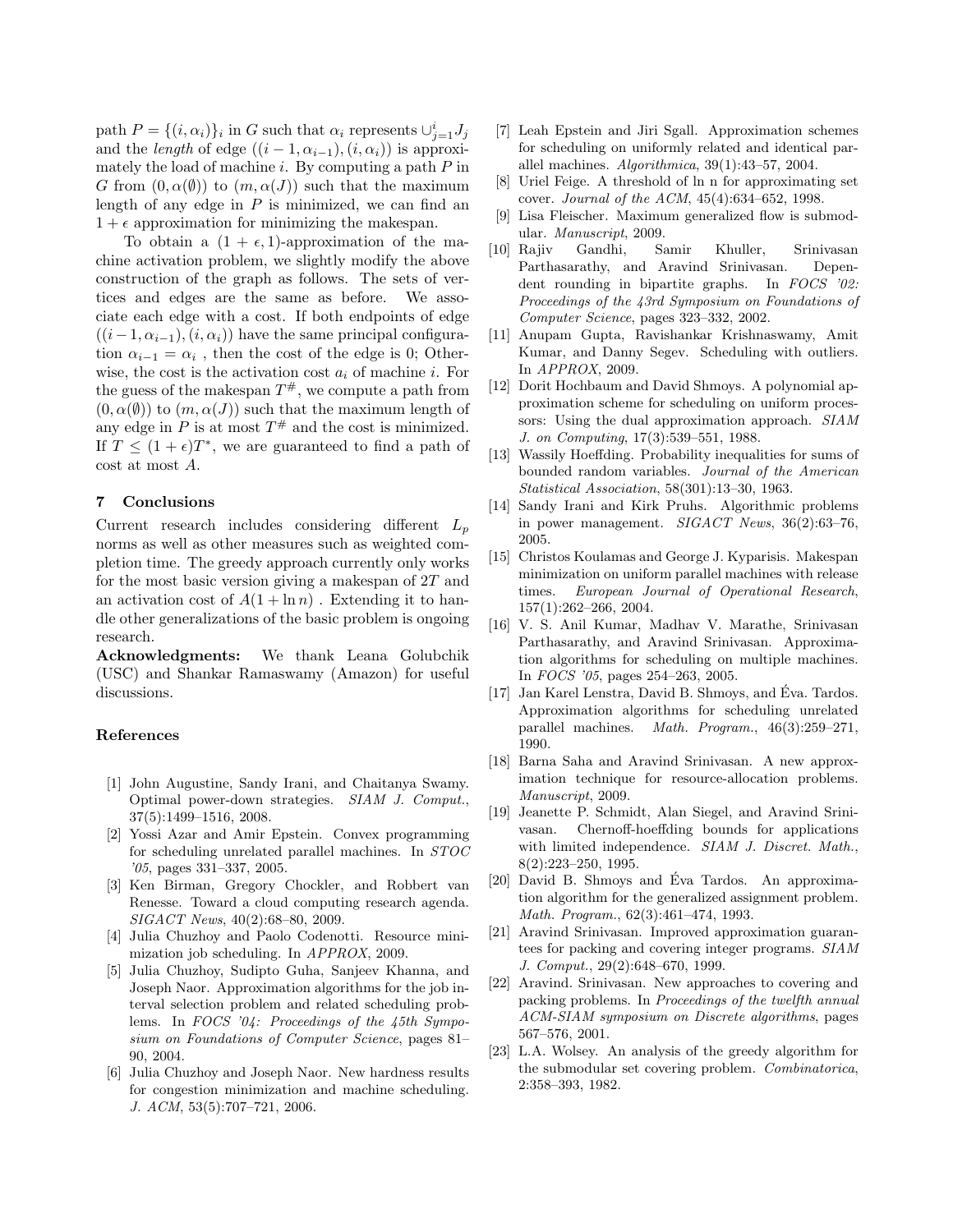### Appendix

# A Partial GAP (No activation costs)

Suppose each job earns a profit of  $\pi_j$ . There are *n* jobs and  $m$  machines. We wish to schedule a subset  $S_J$  of jobs of total profit at least Π. Job  $j$  has a processing time of  $p_{i,j}$  if it is assigned to machine i and has an assignment cost of  $c_{ij}$ . We show that if an assignment exists for a subset of jobs  $S_J$  with the property that  $\pi(S_i) \geq \Pi$ , such that this assignment has cost C and makespan  $T$ , then in polynomial time we can find an assignment with *expected* cost  $C$  and expected profit  $\Pi$ with makespan at most  $2T$ .

The idea is extremely simple. We first solve the following LP relaxation. We have an integer variable  $y_i$ which is 1 if and only if job  $i$  is scheduled. The first constraint states that the total profit of scheduled jobs is at least 1. The second constraint ensures that all jobs that are scheduled are assigned to a machine. The third constraint ensures that the total cost is not too high.

$$
\sum_{j \in J} \pi_j y_j \ge \Pi
$$
  

$$
\sum_{i \in M} x_{i,j} = y_j \quad \forall j \in J
$$
  

$$
\sum_{j \in J, i \in M} x_{i,j} c_{ij} \le C
$$
  

$$
\sum_{j \in J} x_{i,j} p_{i,j} \le T \quad \forall i \in M
$$
  

$$
0 \le x_{i,j} \le 1, 0 \le y_i \le 1
$$

The high level idea is as follows: suppose we have a fractional solution satisfying the above constraints (as in [20], if  $p_{i,j} > T$  then we set  $x_{i,j} = 0$ ). We create a bipartite graph as follows – let  $G = (J, P, E)$  be a bipartite graph where  $J$  is the set of job nodes (one vertex for each job) associated with a  $y_j$  value (the extent to which this job is done). For each machine node *i* in M, let  $\sum_{j\in J} x_{i,j} = Z_i$ . We create  $P_i = \lceil Z_i \rceil$  nodes corresponding to each machine i. Set  $P = \{(i,k)|\forall i \in$  $M, \forall k = 1 \dots P_i$ . For each machine node i, we order the jobs assigned to it by the fractional solution in nonincreasing  $p_{i,j}$  order such that the fractional load on each copy, except for the last copy, is exactly 1. The main insight here is that this lets us essentially ignore the processing times of jobs, as long as we can map this solution to an integral assignment in which the set of jobs assigned to a particular machine are the set of jobs that are matched to the copies of  $i$  in  $P$ . This part is almost identical to the construction in [20].

From this fractional solution we can compute an integral solution by using dependent rounding on bipartite graphs [10] to convert the fractional solution to an integral solution. Each edge is associated with a value  $x_{i,j}$ defined by the solution to the linear program. In addition the fractional degree of each job node is exactly  $y_i$ . The randomized rounding converts each  $x_{i,j}$  to  $x_{i,j}$ (an integral value), such that  $Pr[X_i j = 1] = x_{i,j}$ . In addition, each node has degree exactly 0 or 1, such that a job node  $j$  node is matched with probability exactly  $y_i$ . These properties ensure that the expected cost is C, and the expected benefit is at least  $\sum_{j\in J}\pi_jy_j \geq \Pi$ . The proof that the makespan is at most  $2\tilde{T}$  is the same as the proof given in [20].

Derandomizing this method achieving the cost and benefit bounds would be quite interesting. If all the  $\pi_i$  values are identical, then instead of using dependent rounding, one can use a direct conversion of the fractional matching to an integral matching, maintaining the benefit value and cost values.

### B More Details of the Construction [7]

Let  $A \subseteq J$  be a set of jobs. Suppose w is 0 or  $2^i$  for some integer  $i$  (possibly negative). Let the relative rounding precision be  $\delta > 0$  and  $\lambda$  be such that  $\lambda = 1/\delta$  is an even integer. Given A and w, define  $A(w) = \{j \in A | p_j \leq$  $\delta w$ .

- DEFINITION B.1. 1. The rounding function  $r(p)$ : Let w be the largest power of two such that  $p > \delta w$ and i be the smallest integer such that  $p \leq i\delta^2 w$ .  $r(p) = i\delta^2 w$ . It is easy to see  $p_j \leq r(p_j) < (1+\delta)p_j$ .
	- 2. A configuration is of the form  $(w, \vec{n})$  where  $\vec{n} =$  ${n_{\lambda}, n_{\lambda+1}, \ldots, n_{\lambda^2}}$  is a vector of nonnegative integers. A configuration  $(w, \vec{n})$  represents A if (i)  $p_i \leq$ w for all  $j \in A$ ; (2) for  $\lambda < i \leq \lambda^2$ ,  $n_i$  equals the number of jobs  $j \in A$  with  $r(p_i) = i\delta^2 w$ ; (3)  $n_\lambda \in$  $\{\left[\sum_{j\in A(w)} r(p_j) / (\delta w)\right], \left[\sum_{j\in A(w)} r(p_j) / (\delta w)\right]\}.$
	- 3. The principal configuration  $\alpha(A)$  of A is a configuration  $(w, \vec{n})$  with the smallest w which represents A and  $n_{\lambda} = \left[\sum_{j \in A(w)} r(p_j) / (\delta w)\right]$ .
	- 4. The scaled configuration for  $(w, \vec{n})$  and  $w' \geq w$  is defined as a vector scale<sub>w→w'</sub>( $\vec{n}$ ) =  $\vec{n}'$  such that  $(w', \vec{n}')$  represents the set K containing exactly  $n_i$ jobs with processing time  $i\delta^2 w$  for  $i = \lambda, \ldots, \lambda^2$ , and no other jobs. Choose the configuration with  $|(\sum_{j \in K(w')} r(p_j)) - n'_{\lambda} \delta w'| \leq \delta w'/2$ , breaking ties arbitrarily.

Intuitively, a single principal configuration succinctly represent many different sets of jobs that are approximately equivalent. It is also not hard to see the number of principal configurations is polynomially bounded for any fixed  $\delta$ .